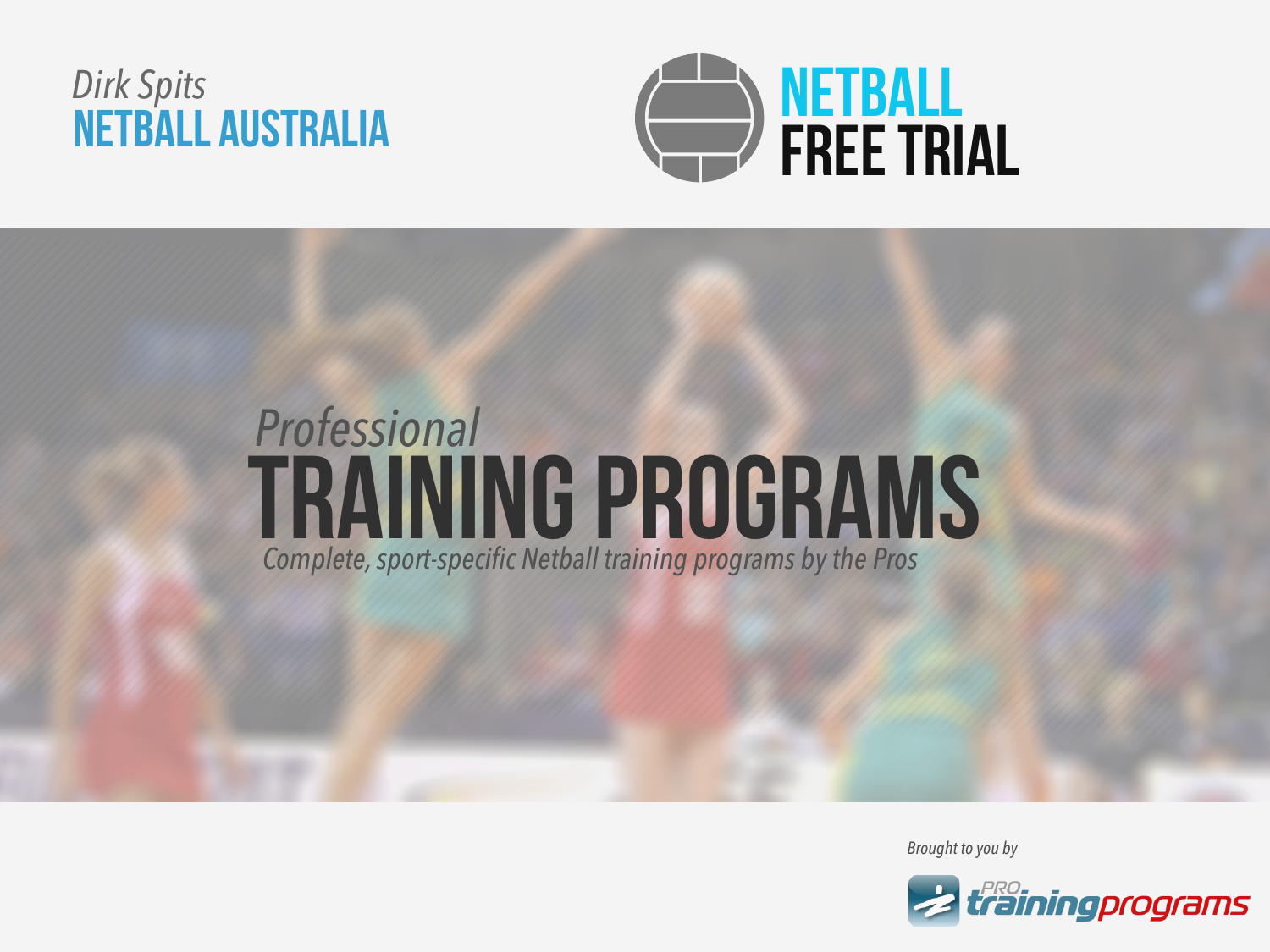#### NETBALL free trial the pro training programs difference…



## **Netball specific Speed, Strength, Power....**

Everything you need to train for Netball! Our training programs include speed, strength, power & conditioning sessions designed specifically for Netball.

## **Available Instantly**

All of our Netball training programs are digital books, available instantly worldwide!

## **Written by the Pros**

Our training programs are designed by the Pros from the ANZ Championship, NRL, AFL & other professional sports in Australia to MAXIMISE your sporting performance.

## **For Athletes of All Levels**

Our training programs are personalised to your level of experience so it doesn't matter if you have just started playing Netball or if you have been playing for years.

# **Make the team, get off the bench, dominate the game in 8 weeks!**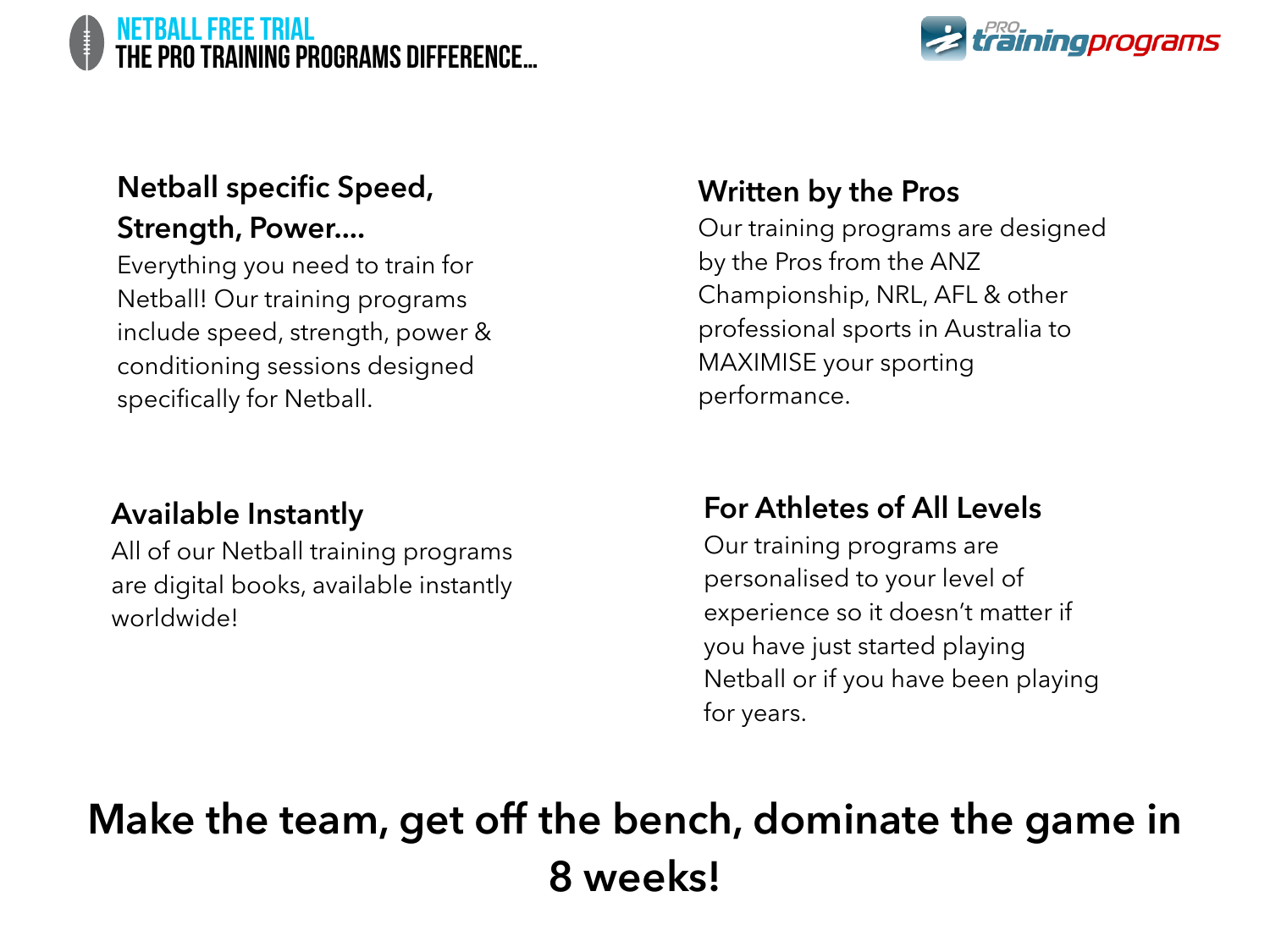



#### **TRAINING SCHEDULE**

*Erainingprograms* 

| WEEK   | <b>MONDAY</b><br><b>THURSDAY</b><br>TUESDAY<br>WEDNESDAY | <b>FRIDAY</b> | <b>SATURDAY</b> | <b>SUNDAY</b> |
|--------|----------------------------------------------------------|---------------|-----------------|---------------|
| Week 1 | Aerobic 1<br>Pre Test                                    | Aerobic 2     |                 |               |
| Week 2 |                                                          | Aerobic 2     |                 |               |
| Week 3 |                                                          | Aerobic 4     |                 |               |
| Week 4 | The training                                             | Aerobic 6     |                 |               |
| Week 5 | schedule tells you                                       | Aerobic 8     | Anaerobic 2     |               |
| Week 6 | what training                                            | Aerobic 8     | Anaerobic 2     |               |
| Week 7 | sessions to do on                                        | Aerobic 8     | Anaerobic 4     |               |
| Week 8 | what days                                                | Aerobic 11    | Anaerobic 4     | Post Test     |
|        |                                                          |               |                 |               |



#### **TRAINING SESSION**





#### **EXERCISE DEMONSTRATIONS**

*Erainingprograms* 

| ORDER          | <b>EXERCISE</b>                                                                                                                                            | <b>SETS</b> | <b>REPS</b>                                          | <b>INTENSITY</b> | <b>REST</b><br><b>BETWEEN SETS</b> |
|----------------|------------------------------------------------------------------------------------------------------------------------------------------------------------|-------------|------------------------------------------------------|------------------|------------------------------------|
|                | General dynamic warm up - including hip<br>swings and fast strides with no static<br>stretching. Include all major muscle                                  |             |                                                      |                  |                                    |
| $\overline{2}$ | Back<br>Suicid<br>5m, T<br>15m, 20m                                                                                                                        |             |                                                      |                  | 90s                                |
| 3              | Repeat 20m, 40m then 60m shuttle<br>sprints<br>Guidelines for time per rep are beloi<br>Backs 53s to 49s<br>Ball Players 55s to 51s<br>Back Row 54s to 50s |             |                                                      |                  | 2min                               |
| 4              | Cross Training<br>non weight bearing exercise e.g. swim,<br>row, elliptical trainer and exercise bicycle                                                   |             | How to Run Suicide Drills<br>weekning - 2.627 voters |                  |                                    |
|                |                                                                                                                                                            |             | 04,763                                               |                  |                                    |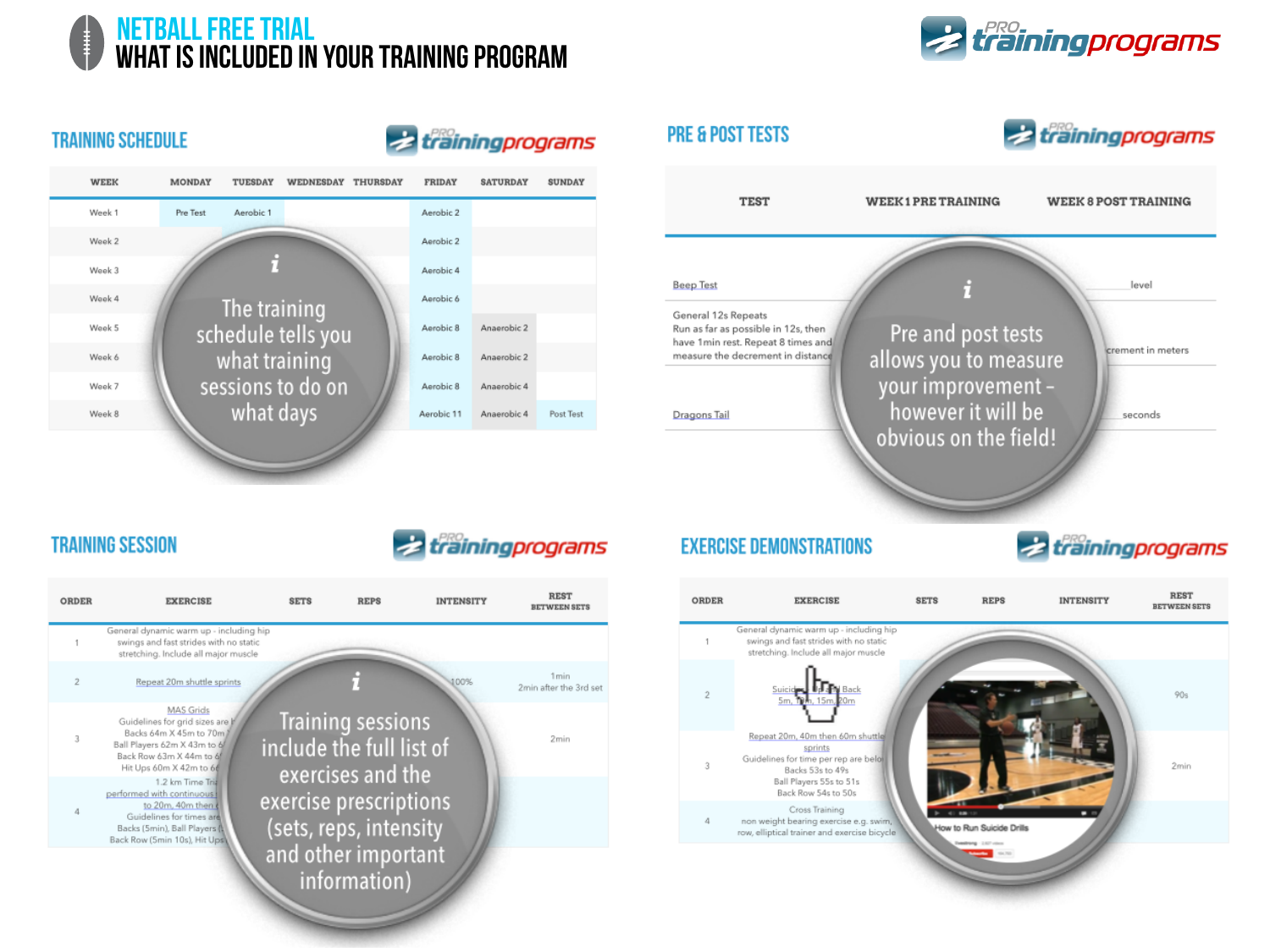





## **Dirk Spits – Netball Australia National Strength & Conditioning Coordinator**

Dirk Spits has been working as a professional strength and conditioning coach for over 10 years. Below are some of the professional Netball teams that he has worked for:

- **Netball Australia** 2011-2013
- **QLD Firebirds** (ANZ Championship) 2009-2011 2011 Undefeated Premiers

**Dirk Spits was the first ever Netball Australia National Strength & Conditioning Coordinator.** In this role Dirk was responsible for the design and coordination of athletic performance programs for strength, speed, power, agility, conditioning, & prehab and rehab programs for the National Women's Netball Team.

Dirk was also responsible for managing the state Strength & Conditioning staff at the ANZ Championship franchises around Australia.

At the same time Dirk is a respected Presenter for the Exercise & Sport Science Association in Australia (ESSA), and has presented at National Conferences on the topics including re-conditioning of the knee & shoulder with athletes, advanced strength & conditioning.

Dirk's experience demonstrates skills in delivering elite Strength & Conditioning programs to a range of Elite Athletes at different spectrums of the scale (QAS, AIS, ARU, Wallabies & QRU, QLD Firebirds Netball).

Dirk has also demonstrated his formal training and knowledge in the application of sports science with elite athletes in the areas of strength & conditioning, periodisation etc.

Finally, Dirk's personal research demonstrates his ability design and implement new curriculum and work programs at a Nationally Recognised Level.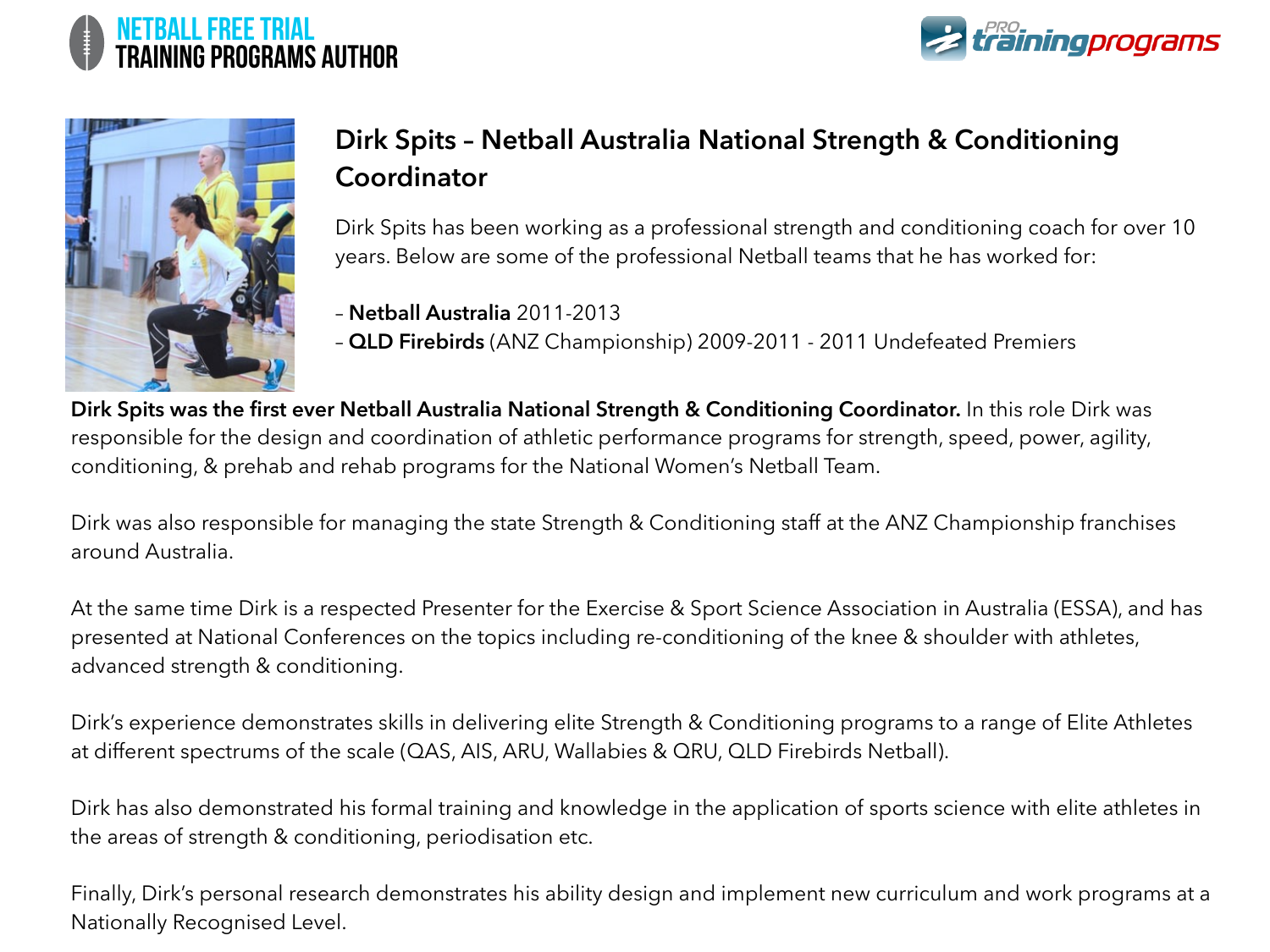#### NETBALL free trial training program description



Netball emerged from the early versions of Basketball, but has since evolved into its own fully professional sport. Netball is a fast paced and high skill game, combining fitness with speed & strength.

Our Netball training programs are designed to maximise your sporting performance to ensure you reach your Netball potential. Each training day includes a combination of gym, speed / agility and court fitness training sessions.

- The **2 day/week program** is designed for the novice/young athlete who needs to address all round physical development over the pre season period or a Netballer who has limited time to devote to their training. The sessions address basic technical speed development and agility, foundation strength adaptation and aerobic conditioning with a progression into more specific aerobic power development as well as anaerobic power and capacity.

- The **3 day/week program** is designed for the intermediate athlete for all round physical development and to address the foundations of power production over the pre season period. The sessions address technical speed development and agility, strength adaptation, foundation power training and aerobic conditioning with a progression into aerobic power development, anaerobic capacity and repeat speed endurance efforts.

- The **4 day/week program** is designed for more advanced athlete who needs to build on their foundation physical qualities through a series of progressive, high intensity strength and conditioning programs. The individual sessions address speed development, agility training, strength development, foundation power training and aerobic conditioning with a progression into aerobic power development, specific anaerobic capacity and repeat speed endurance efforts.

Continuing reading for a comprehensive list of the physical qualities developed in our 2, 3 & 4 day/week Netball training programs.

#### **Netball Fitness & Conditioning Sessions**

Aerobic training addresses the foundation of any conditioning program – maximal oxygen uptake. Aerobic capacity represents the individuals ability to generate energy through the use of oxygen. For the Netball player, it is particularly important to aid recovery between bouts of exercise and to allow the athlete to maintain a high level of intensity over the full four (4) quarters. This base must be developed so that we are able to explore the potential of anaerobic training. Anaerobic training addresses the athletes ability to recover from repeat high intensity exercise and to allow for efficient removal of the waste products associated with anaerobic energy production such as lactic acid. The anaerobic system promotes the development of the strong, powerful athletic movements essential for success at the highest level – this is an essential element of the modern Netball game.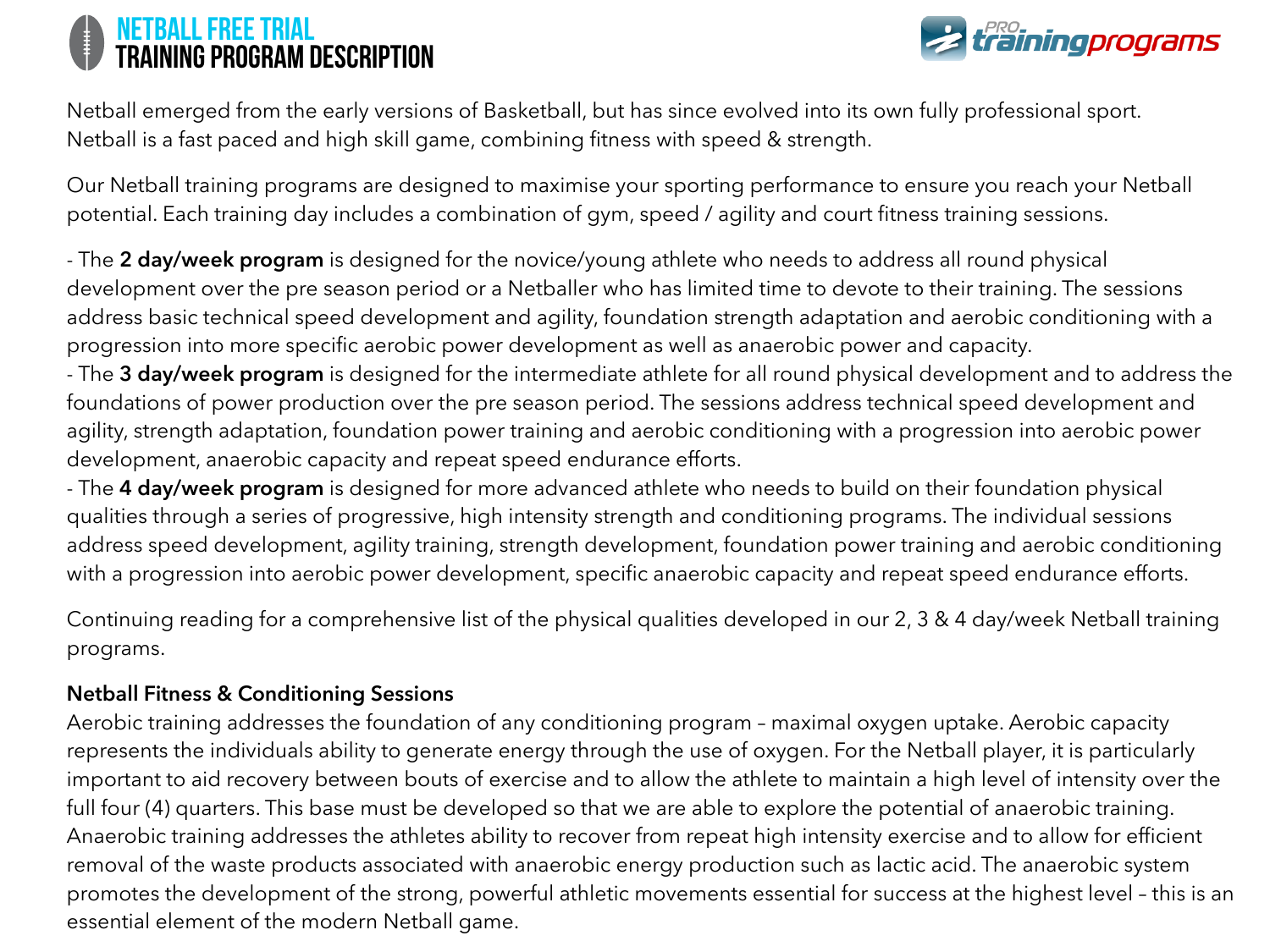#### NETBALL free trial training program description CONTINUED



#### **Netball Speed & Agility Sessions**

Speed training addresses the athlete's ability to perform repeat high speed movements in a safe and optimal manner. In any team sport, it is often said that there is no substitute for speed – these programs, alongside the development of functional and absolute strength, allow speed to be a strength rather than a weakness!

These sessions provide a progressive approach to the development of Netball specific speed and agility, starting from the development of general speed technique, functional mobility and postural strength to the development of the multi directional acceleration qualities essential to the modern game of Netball. All facets of speed development are addressed, including increasing contact speed, plyometric advancement and speed endurance qualities.

Together with strength training (detailed below) these sessions provide a progressive approach to the development of Netball specific conditioning. Each week is designed to build on the previous allowing the athlete to progress through increasing intensities and complexities of exercise in order to develop a sound foundation essential for the game of Netball. This type of fitness is often the difference between making, breaking or missing critical moments in the game.

#### **Netball Strength Sessions**

As with any weight training program, it is imperative to support both strength and power development with a comprehensive injury prevention and functional development program. Functional body management programs complement the gains made in the strength programs by addressing the quality and range of movement that allows all movements to be performed in a safe and productive manner.

#### **Netball Recovery & Flexibility Sessions**

In order to perform day after day, week after week it is imperative that the athlete has sufficient, optimal recovery and regeneration strategies in place. If this is not in place then overtraining may occur leading to the increased likelihood of injury and illness as well as decreased performance levels.

If training is followed by sufficient recovery then a state of 'supercompensation' is reached where physical capacity is increased. If this is performed over a period of time, the adaptations to exercise are positive. However, if there is insufficient recovery then performance levels and capacities drop, leading ultimately to overtraining, injury and illness.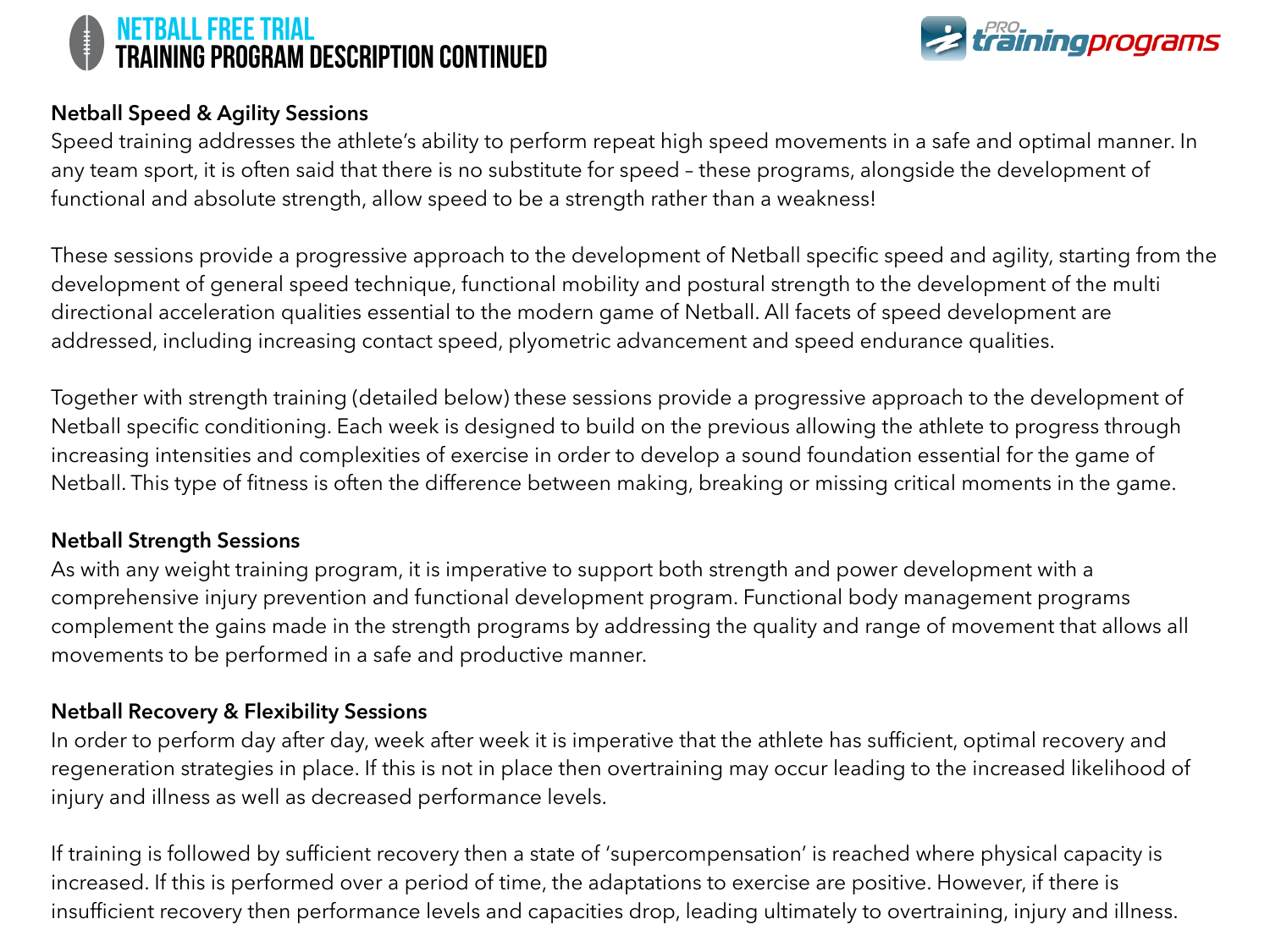#### NETBALL free trial professional & customer testimonials





#### **NAT MEDHURST - Queensland Firebirds & Australian Diamonds Netball**

I have been working with Dirk Spits from Pro Training Programs for four years at the Queensland Firebirds & Australian Diamonds. Dirk has proven his ability as a Netball coach and trainer – overseeing our weights and conditioning programs, nutrition and recovery. These Netball training programs will get the most out of any athlete!

#### **MICHELLE SAUNIG - Senior Taren Point Netball**

I had always wondered what kind of training I should be doing for Netball. These programs had all the information that I needed. They tell you when to train, what to do, and progressed with me so that I kept improving for the whole season. I have never been in better shape for Netball!

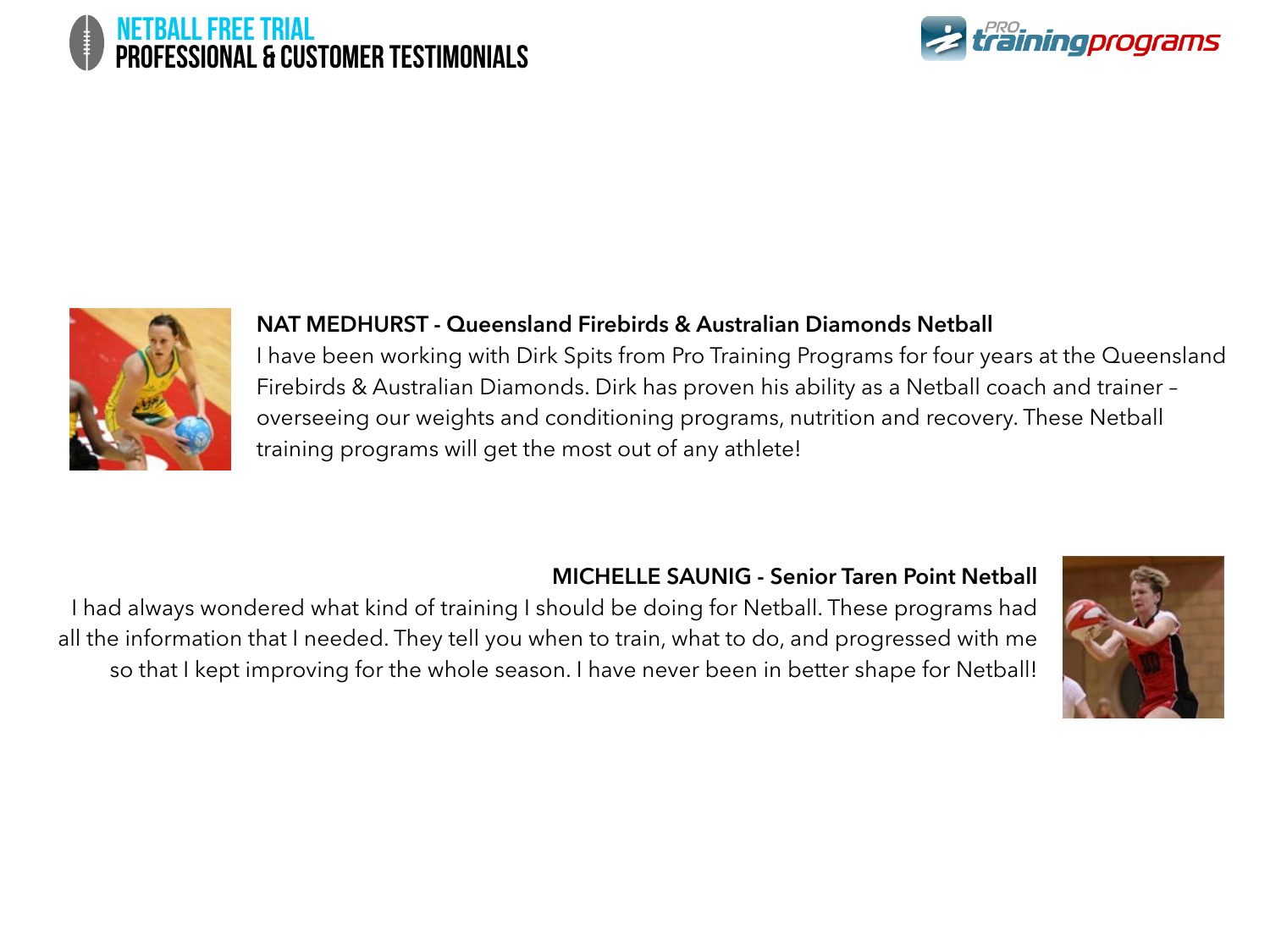



# TRAINING SCHEDULE

| <b>WEEK</b> | <b>MONDAY</b> | <b>TUESDAY</b>                                           | <b>WEDNESDAY</b> | <b>THURSDAY</b>                                                 | <b>FRIDAY</b> | <b>SATURDAY</b> | <b>SUNDAY</b> |
|-------------|---------------|----------------------------------------------------------|------------------|-----------------------------------------------------------------|---------------|-----------------|---------------|
| Week 1      | Pre Test      | Speed 1<br>LB Strength 1                                 |                  | <b>Conditioning 1</b><br><b>UB Strength 1</b>                   |               |                 |               |
| Week 2      |               |                                                          |                  |                                                                 |               |                 |               |
| Week 3      |               | WEEKS 2-4<br>NOT INCLUDED<br>IN THE FREE<br><b>TRIAL</b> |                  | WEEKS 2-4<br><b>NOT INCLUDED</b><br>IN THE FREE<br><b>TRIAL</b> |               |                 |               |
| Week 4      |               |                                                          |                  |                                                                 |               | Post Test       |               |

Note that the 2 training sessions per day e.g. Speed 1 & Lower Body Strength can be performed in any order, back to back or morning and evening.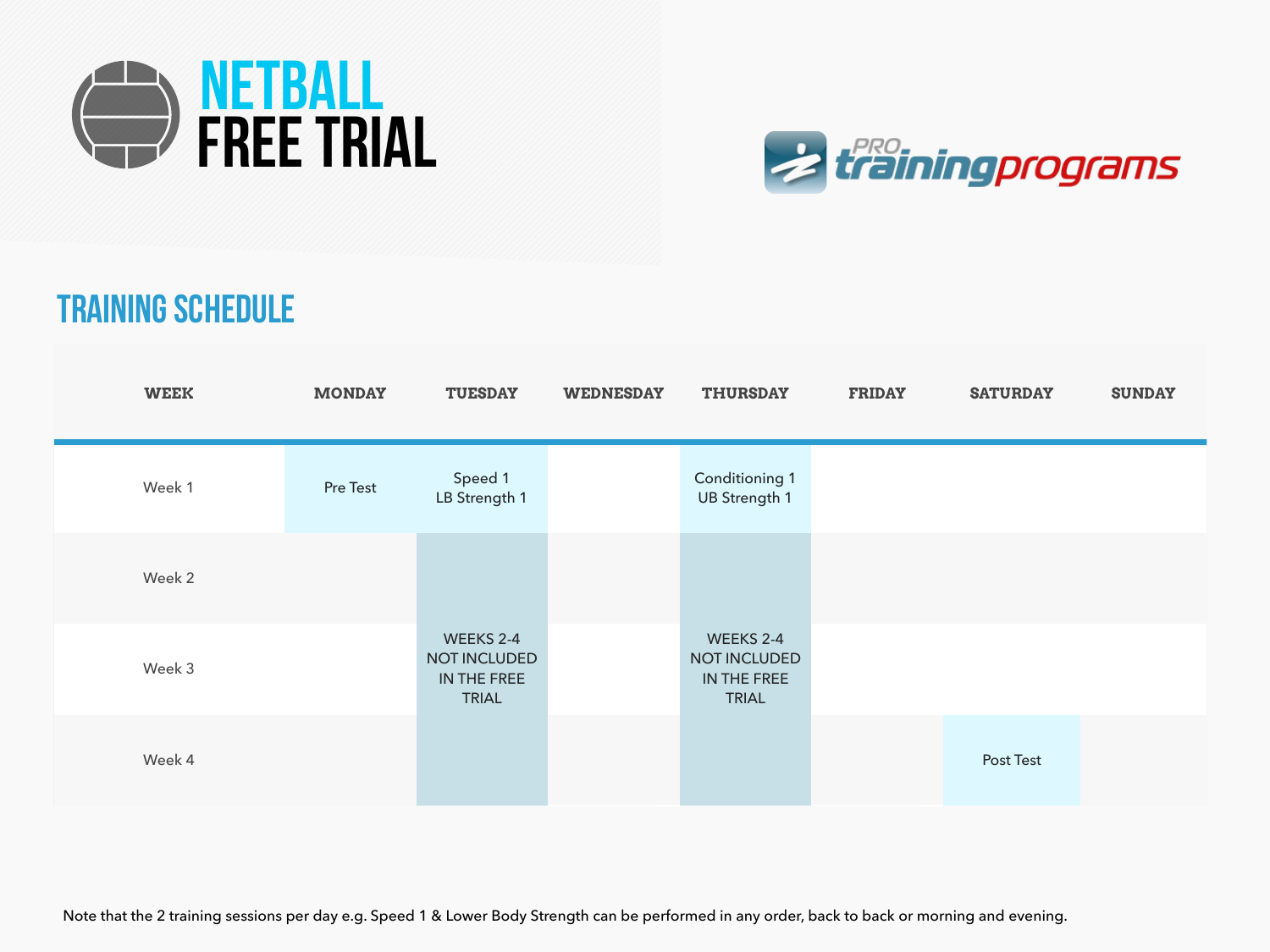



# pre & post tests

| <b>TEST</b>            | <b>WEEK1PRE TRAINING</b> | <b>WEEK 4 POST TRAINING</b> |
|------------------------|--------------------------|-----------------------------|
| <b>Bench Press 1RM</b> | kg                       | kg                          |
| Squat 1RM              | kg                       | kg                          |
| <b>Bench Pull 1RM</b>  | kg                       | kg                          |
| 5m Sprint              | seconds                  | seconds                     |
| 10 <sub>m</sub> Sprint | seconds                  | seconds                     |
| 20m Sprint             | seconds                  | seconds                     |
| 1.6km Time Trial       | time                     | time                        |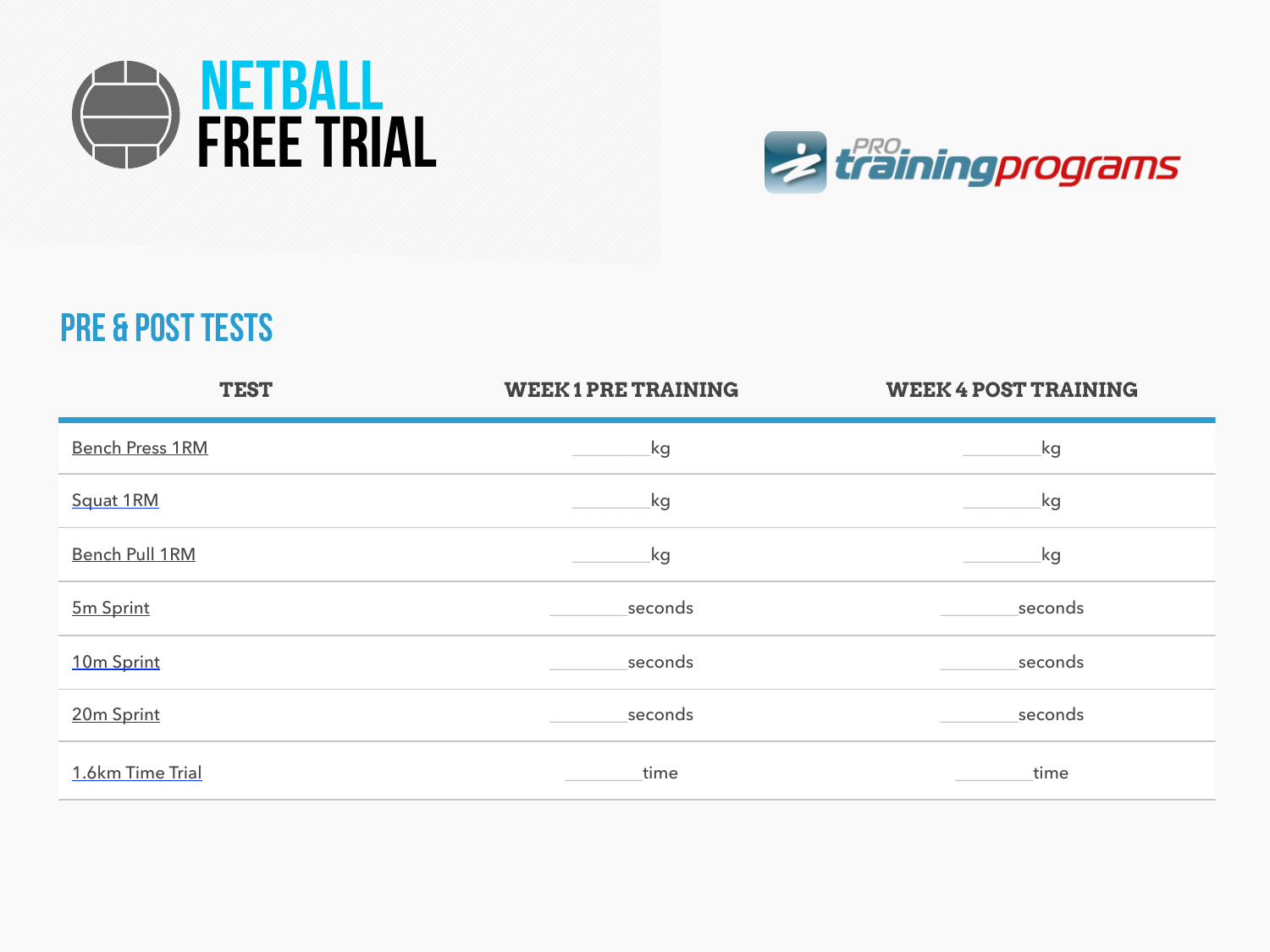



# speed & conditioning warm up

| <b>ORDER</b>   | <b>EXERCISE</b>                                 | <b>SETS</b>                                  | <b>REPS</b>      | <b>INTENSITY</b> |
|----------------|-------------------------------------------------|----------------------------------------------|------------------|------------------|
| $\overline{1}$ | Light Jog                                       |                                              | 3 mins           | 60%              |
| $\overline{2}$ | Hurdle Under Over Rotation                      |                                              | 6 each side      | 0.5m hurdles     |
| $\mathfrak{Z}$ | Spidermans                                      |                                              | $\mathfrak{Z}$   | <b>BWT</b>       |
| $\overline{4}$ | <b>Backwards Running</b>                        |                                              | 5                | 60%              |
| 5              | Crucifix                                        | 1 SET<br>no rest between<br><b>EXERCISES</b> | 10 each side     | <b>BWT</b>       |
| 6              | Scorpions                                       |                                              | 10 each side     | <b>BWT</b>       |
| $\overline{7}$ | Forward Leg Swings                              |                                              | 10 each side     | <b>BWT</b>       |
| $8\,$          | <b>Calf Pumps</b>                               |                                              | 10 each side     | <b>BWT</b>       |
| 9              | Jumping Alternate Split Squats (on the<br>spot) |                                              | $\boldsymbol{6}$ | <b>BWT</b>       |
| 10             | Single Leg Hops                                 |                                              | 4 each side      | <b>BWT</b>       |
| 11             | 15m Sprint                                      |                                              | 3                | 80-90%           |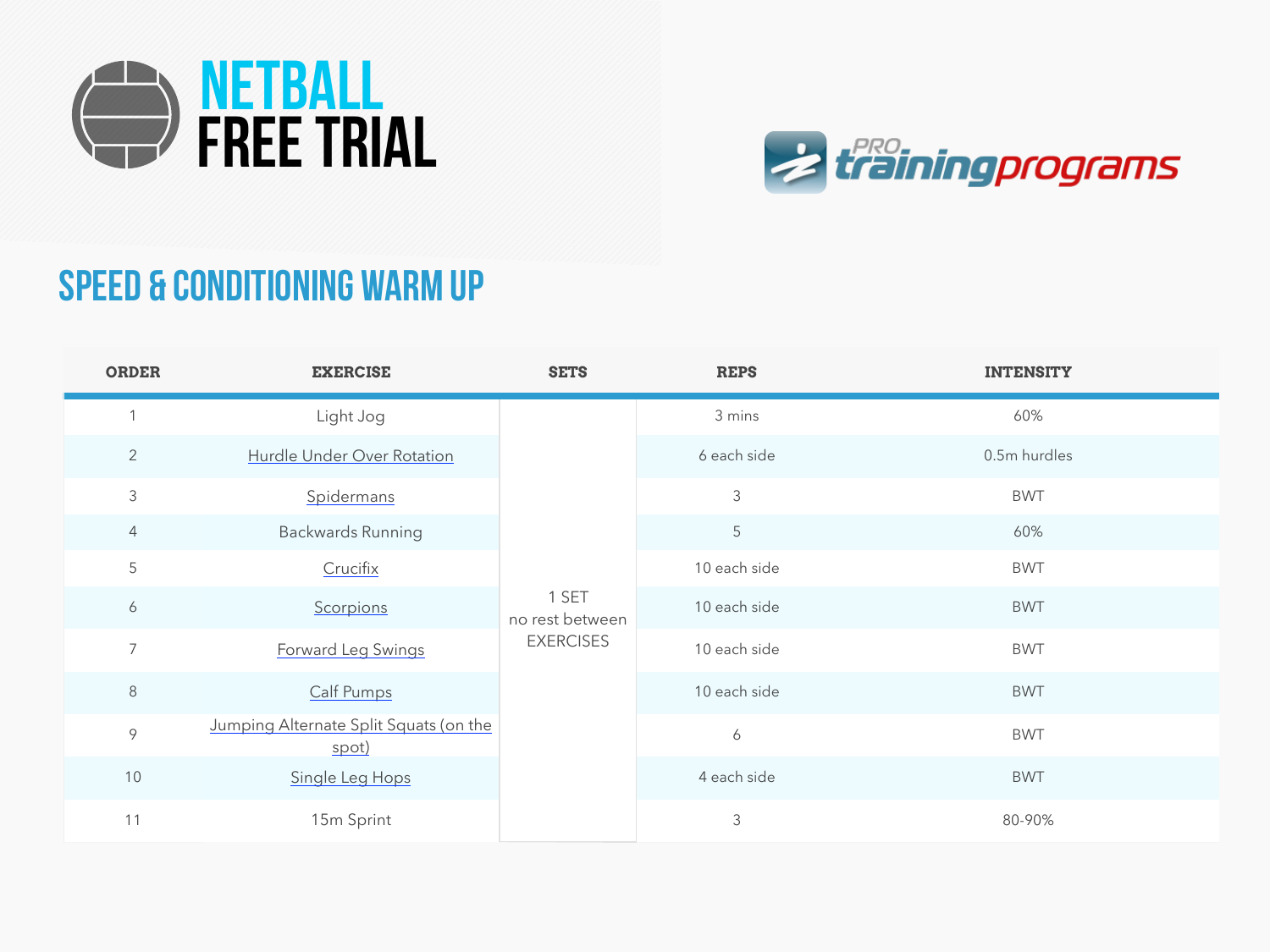



| <b>ORDER</b>   | <b>EXERCISE</b>                          | <b>SETS</b>               | <b>REPS</b>    | <b>INTENSITY</b> | <b>REST</b>                                        |
|----------------|------------------------------------------|---------------------------|----------------|------------------|----------------------------------------------------|
|                | General Dynamic Warm-Up                  |                           |                |                  |                                                    |
| $\overline{2}$ | 10m A Walk with 10m Run Off              |                           | $\mathcal{S}$  | focus on         | 30s                                                |
| 3              | 20m A Walk with 10m Run Off              |                           | 3              | technique        | 30s                                                |
| $\overline{4}$ | 10 <sub>m</sub> Sprint                   |                           | 5              | 80-90%           | walk back to start between REPS, 2min between SETS |
| 5              | 15m Sprint                               |                           | $\overline{4}$ | 80-90%           | walk back to start between REPS, 2min between SETS |
| 6              | 20m Sprint                               |                           | 3              | 80-90%           | walk back to start between REPS, 2min between SETS |
| $\overline{7}$ | Double Z Agility Drill                   |                           | 5              | 80-90%           | walk back to start between REPS, 2min between SETS |
| $8\,$          | 5m, 10m, 15m then 20m Shuttle Sprints    |                           | 3              | 80-90%           | 30s between REPS, 2min between SETS                |
| 9              | 30m Sprint (full Netball Court)          | 3 rounds                  | 3              | 80-90%           | jog back to start between REPS, 2min between SETS  |
| 10             | 5m, 10m, 15m then 20m Shuttle Sprints    | performed as<br>a circuit | 3              | 80-90%           | 30s between REPS, 2min between SETS                |
| 11             | 30m Shuttle Sprints (full Netball court) |                           | 3              | 80-90%           | 30s between REPS, 2min between SETS                |

## **FLEXIBILITY**

| <b>ORDER</b>   | <b>EXERCISE</b>                                                       | <b>SETS</b>    | <b>REPS</b>                     |
|----------------|-----------------------------------------------------------------------|----------------|---------------------------------|
|                | Eat & Rehydrate during flexibility session                            |                |                                 |
|                | Forward Hurdle Walk                                                   |                | 8 each leg                      |
| 3              | <b>Backward Hurdle Walk</b>                                           |                | 8 each leg                      |
| $\overline{4}$ | Lower Back Stretch                                                    |                | Hold stretch for 30-40s         |
| 5              | Spidermans                                                            |                | 3 each side                     |
| 6              | Sumo Squats                                                           |                | 8                               |
|                | <b>Hip Flexor Stretch</b>                                             |                | Hold stretch for 30-40s         |
| 8              | Calf Stretch                                                          |                | Hold stretch for 30-40s         |
| 9              | Foam Roller Thoracic Stretch                                          |                | Hold stretch for 30-40s         |
| 10             | Glute Stretch                                                         |                | Hold stretch for 30-40s         |
| 11             | <b>Glute Trigger</b>                                                  |                |                                 |
| 12             | Contrast Baths (Ice bath = $10-14$ C, Hot bath or shower = $38-40$ C) | $\overline{4}$ | Alternate 1 min Hot: 1 min Cold |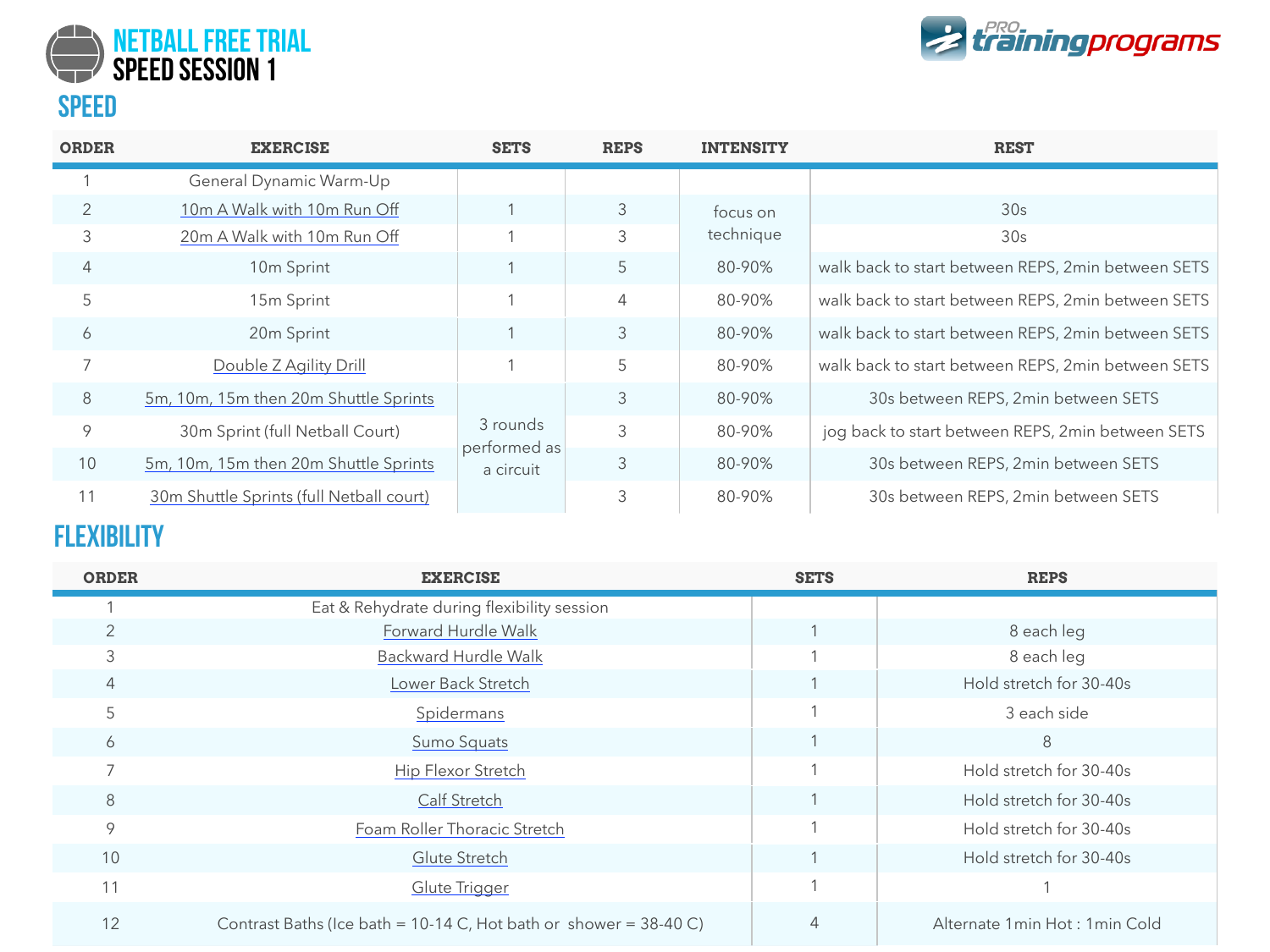



#### conditioning

| <b>ORDER</b>   | <b>EXERCISE</b>                                   | <b>SETS</b>    | <b>REPS</b> | <b>INTENSITY</b> | <b>REST</b>                                          |
|----------------|---------------------------------------------------|----------------|-------------|------------------|------------------------------------------------------|
|                | Yo Yo Test                                        |                |             | to exhaustion    | 10 mins                                              |
| $\overline{2}$ | 50m Sprints with 20m acceleration, 30m hold speed | $\overline{2}$ | 10          | 85-90%           | 15s between REPS<br>3min between SETS                |
| 3              | 10s Sprint                                        | $\overline{2}$ | 6           | 100%             | walk back to start between REPS<br>3min between SETS |

#### **FLEXIBILITY**

| <b>ORDER</b>   | <b>EXERCISE</b>                                                       | <b>SETS</b> | <b>REPS</b>                     |
|----------------|-----------------------------------------------------------------------|-------------|---------------------------------|
|                | Eat & Rehydrate during flexibility session                            |             |                                 |
| $\overline{2}$ | Lower Back Stretch                                                    |             | Hold stretch for 30-40s         |
| 3              | <b>Hip Flexor Stretch</b>                                             |             | Hold stretch for 30-40s         |
| $\overline{4}$ | Lying Hamstring Stretch with bands                                    |             | Hold stretch for 30-40s         |
| 5              | Glute Stretch                                                         |             | Hold stretch for 30-40s         |
| 6              | Calf Stretch                                                          |             | Hold stretch for 30-40s         |
|                | Foam Roller Thoracic Stretch                                          |             | Hold stretch for 30-40s         |
| 8              | Individual Stretches                                                  |             | Hold stretch for 30-40s         |
| 9              | Contrast Baths (Ice bath = $10-14$ C, Hot bath or shower = $38-40$ C) | 4           | Alternate 1 min Hot: 1 min Cold |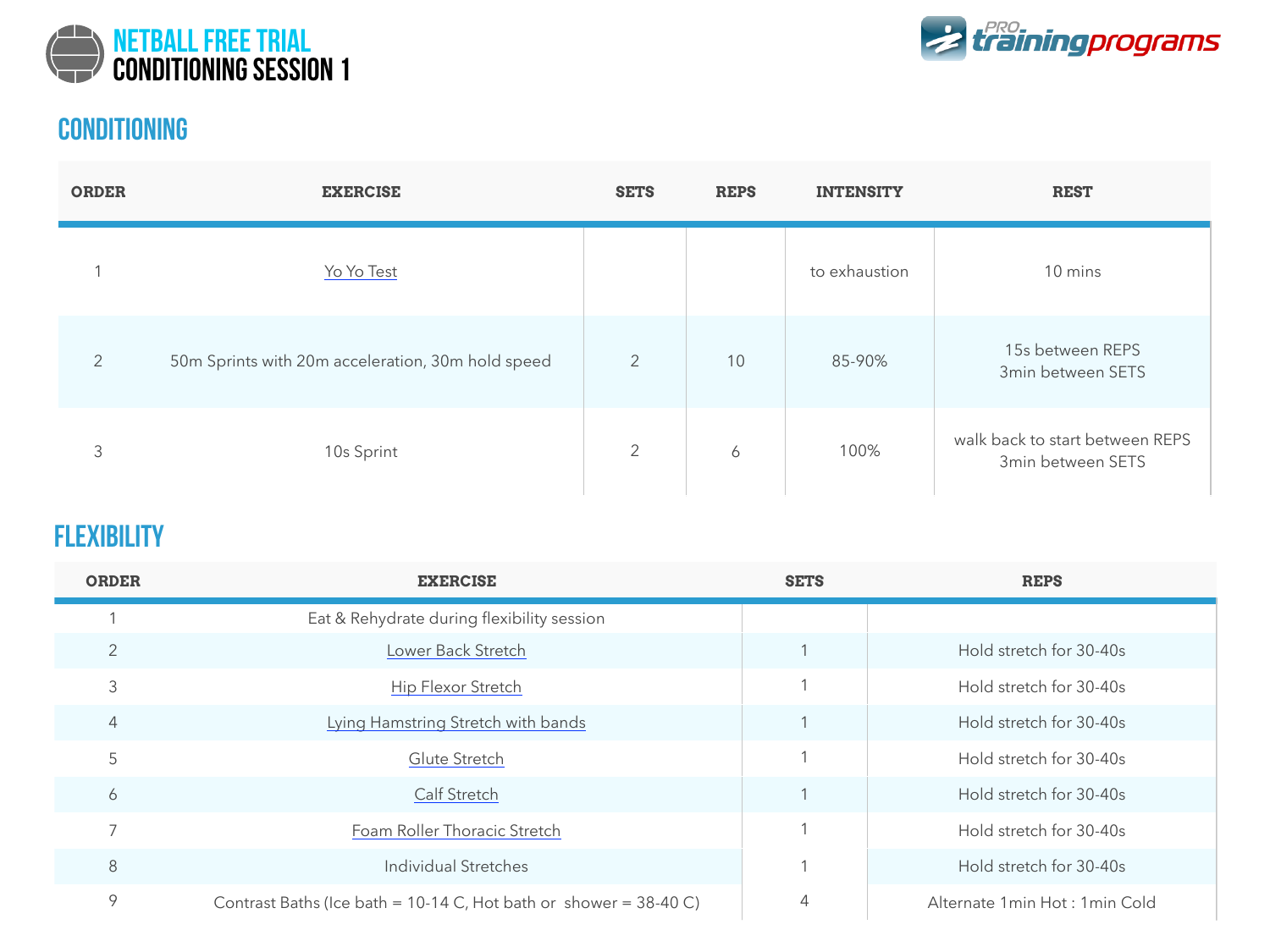



| <b>ORDER</b> | <b>EXERCISE</b>                 | <b>SETS</b>    | <b>REPS</b>  | <b>LOAD</b> |  |
|--------------|---------------------------------|----------------|--------------|-------------|--|
| Superset     | Mini Band Walks (in half squat) | $\overline{2}$ | 10 each side | Mini band   |  |
|              | Single Leg Arabesque            |                | 15s          | <b>BWT</b>  |  |
|              | Overhead Squat                  | $\bigcirc$     | 6            | <b>BWT</b>  |  |
| Superset     | <b>Hip Flexor Stretch</b>       |                | 20s          |             |  |
| Superset     | <b>Square Hops</b>              | $\overline{2}$ | 2 each way   | <b>BWT</b>  |  |
|              | Double Leg Hops                 |                | 4            |             |  |
|              | <b>Hamstring Bridge</b>         |                | 10           |             |  |
| Superset     | Slalom Jumps (pause at bottom)  | 3              | 4 each side  | <b>BWT</b>  |  |

## strength & power

Note that the LOAD is the percentage of your 1RM from the Pre Test

| <b>ORDER</b> | <b>EXERCISE</b>                                              | <b>SETS</b> | <b>REPS</b>    | <b>LOAD</b>      | <b>REST</b>      |
|--------------|--------------------------------------------------------------|-------------|----------------|------------------|------------------|
|              | Double Leg Bounds (for distance)                             | 3           | 3              | <b>BWT</b>       |                  |
| Superset     | <b>Back Squats</b>                                           | 3           | 10, 8, 8       | 75%,79%<br>79%   |                  |
|              | Box Jump                                                     |             | $\overline{2}$ | $0.5m$ box       |                  |
| Superset     | Dumbbell Split Squat                                         | 3           | 6              | 33% Squat        | 90s between SETS |
|              | <b>Swiss Ball Hamstring Curls</b>                            |             | 10             | <b>BWT</b>       |                  |
| Superset     | Hamstring Bridge against wall<br><b>Bench Hip Extensions</b> | 3           | 10             | <b>BWT</b>       |                  |
| 5            | <b>Calf Raises</b>                                           | 3           | max            | Add load as able |                  |

### core strength

| <b>ORDER</b> | <b>EXERCISE</b>                            | <b>SETS</b> | <b>REPS</b> | <b>LOAD</b> | <b>REST</b>   |
|--------------|--------------------------------------------|-------------|-------------|-------------|---------------|
|              | Front Bridge (elbows forward of shoulders) |             | 30s         | <b>BWT</b>  | 1 min between |
| Circuit      | <b>Standing Plate Wood Chops</b>           |             | 8 each side | 5kg         | <b>SETS</b>   |
|              | Side Bridge                                |             | 30s         | <b>BWT</b>  |               |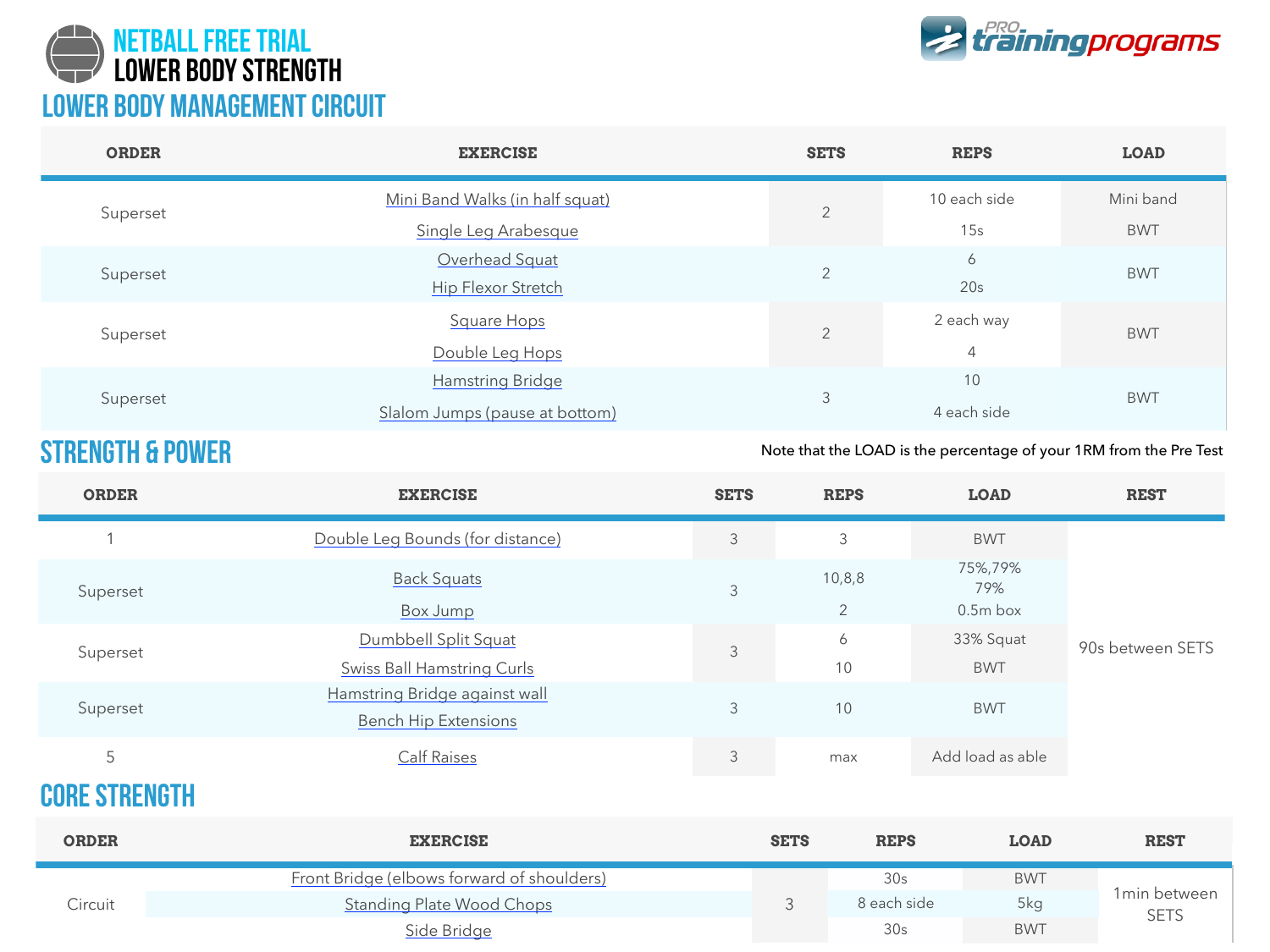



| <b>ORDER</b> | <b>EXERCISE</b>                       | <b>SETS</b> | <b>REPS</b>     | <b>LOAD</b>                       |
|--------------|---------------------------------------|-------------|-----------------|-----------------------------------|
| Superset     | Dumbbell Shoulder Internal & External | $\bigcirc$  | 8 each side     | <b>BWT</b><br>Add load as<br>able |
|              | Overhead Netball Bounces              |             | 10 <sub>s</sub> |                                   |
|              | Prone Cobras                          |             | 8               |                                   |
| Superset     | <b>Prone Scarerows</b>                |             | 12              |                                   |
| Superset     | Seated Row Shoulder Retraction        |             | 10              |                                   |
|              | <b>Chest Stretch</b>                  |             | 20s             |                                   |
|              | Lat / Scap Depressions                |             | 10              |                                   |
| Superset     | Foam Rollers (focus on tight muscles) |             | 20s per muscle  |                                   |

#### strength & power

Note that the LOAD is the percentage of your 1RM from the Pre Test

| <b>ORDER</b>   | <b>REST</b>                                    | <b>SETS</b> | <b>REPS</b>    | <b>LOAD</b>      | <b>REST</b>      |  |
|----------------|------------------------------------------------|-------------|----------------|------------------|------------------|--|
| Superset       | <b>Hang Shrug</b>                              | 3           | 4              | Add load as able | 90s between SETS |  |
|                | Medicine Ball Squat, Chest Pass then 5m Sprint |             |                | 5kg              |                  |  |
| Superset       | Dumbbell Bench Press                           | 3           | $\overline{2}$ | 31% Bench        |                  |  |
|                | Lying Medicine Ball Throw                      |             |                | $3-5kg$          |                  |  |
| Superset       | Inverted Row                                   | 3           | max            | <b>BWT</b>       |                  |  |
|                | <b>Standing Dumbbell Shoulder Press</b>        |             | 10             | 12% Bench        |                  |  |
| $\overline{4}$ | <b>Standing Dumbbell Upright Row</b>           | 3           | 12             | 55% Pull         |                  |  |

core strength

| <b>ORDER</b> | <b>EXERCISE</b>                | <b>SETS</b> | <b>REPS</b> | <b>LOAD</b> | <b>REST</b>                 |
|--------------|--------------------------------|-------------|-------------|-------------|-----------------------------|
| Circuit      | <b>Stability Ball Rollouts</b> |             | 10          | <b>BWT</b>  | 1min between<br><b>SETS</b> |
|              | Standing Cable Wood Chop       |             | 8 each side | $10-15kg$   |                             |
|              | <b>Reverse Crunches</b>        |             | max         | <b>BWT</b>  |                             |